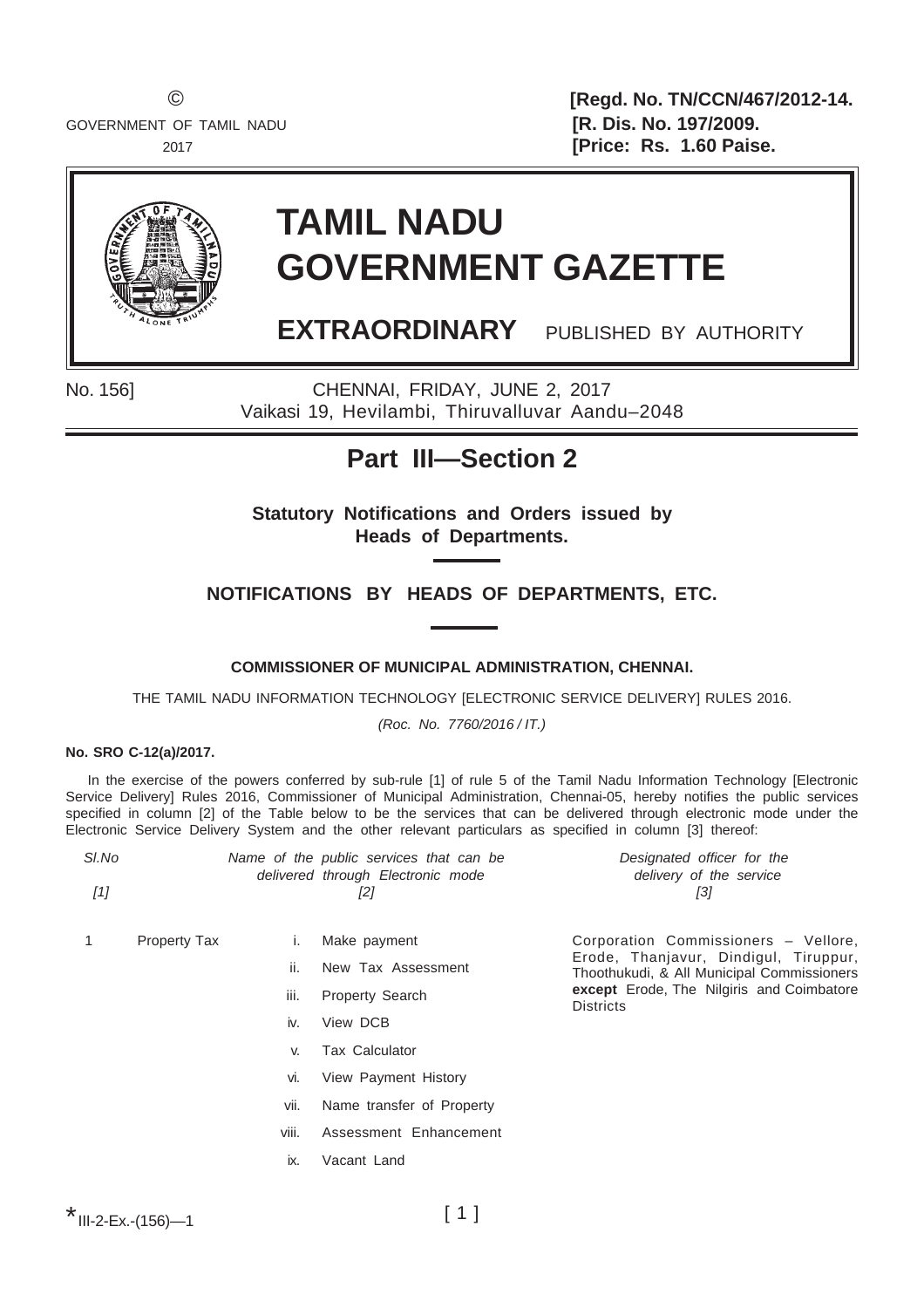## 2 TAMIL NADU GOVERNMENT GAZETTE EXTRAORDINARY

| SI.No |                                 |      | Name of the public services that can be<br>delivered through Electronic mode | Designated officer for the<br>delivery of the service                                                                                                                                                                                                                                           |
|-------|---------------------------------|------|------------------------------------------------------------------------------|-------------------------------------------------------------------------------------------------------------------------------------------------------------------------------------------------------------------------------------------------------------------------------------------------|
| $[1]$ |                                 |      | [2]                                                                          | [3]                                                                                                                                                                                                                                                                                             |
| 2     | Water Charges                   | i.   | Connection Search                                                            | Corporation Commissioners - Vellore,                                                                                                                                                                                                                                                            |
|       |                                 | ii.  | View DCB                                                                     | Erode, Thanjavur, Dindigul, Tiruppur,<br>Thoothukudi, & All Municipal Commissioners                                                                                                                                                                                                             |
|       |                                 | iii. | View Payment History                                                         | except Erode, The Nilgiris, Coimbatore<br>Districts and Sembakkam Municipality in                                                                                                                                                                                                               |
|       |                                 | iv.  | View Connection                                                              | Kancheepuram District and Thiruverkadu                                                                                                                                                                                                                                                          |
|       |                                 | V.   | View Connection History                                                      | Municipality in Tiruvallur District.                                                                                                                                                                                                                                                            |
|       |                                 | vi.  | Make payment                                                                 |                                                                                                                                                                                                                                                                                                 |
| 3     | Under Ground<br>Drainage System | i.   | Application for New assessment                                               | Corporation Commissioners -                                                                                                                                                                                                                                                                     |
|       |                                 | ii.  | Payment for Deposit                                                          | Madurai, Thanjavur, Dindigul &<br>Tiruchirappalli.                                                                                                                                                                                                                                              |
|       |                                 | iii. | Make payment                                                                 | Commissioners<br>Municipal<br>Avadi,<br>Kancheepuram, Pallavapuram, Tiruvallur,<br>Palani, Periyakulam,<br>Chinnamanur,<br>Ramanadhapuram, Theni-Allinagaram,<br>Krishnagiri,<br>Dharmapuri,<br>Karur,<br>Namakkal, Kumbakonam, Mayiladuthurai,<br>Nagapattinam, Perambalur, Tiruvarur, Sattur. |
| 4     | Profession Tax                  | i.   | Assessment Search                                                            | Corporation Commissioners - Vellore,                                                                                                                                                                                                                                                            |
|       |                                 | ii.  | View DCB                                                                     | Erode, Thanjavur, Dindigul, Tiruppur,<br>Thoothukudi, & All Municipal Commissioners                                                                                                                                                                                                             |
|       |                                 | iii. | View Payment History                                                         | except Erode, The Nilgiris and Coimbatore<br>Districts.                                                                                                                                                                                                                                         |
|       |                                 | iv.  | View Connection                                                              |                                                                                                                                                                                                                                                                                                 |
|       |                                 | V.   | View Connection History                                                      |                                                                                                                                                                                                                                                                                                 |
|       |                                 | VI.  | Make payment                                                                 |                                                                                                                                                                                                                                                                                                 |
| 5     | Non-Tax                         | i.   | Search Non-Tax Property                                                      | Corporation Commissioners - Vellore,                                                                                                                                                                                                                                                            |
|       |                                 | ii.  | View DCB                                                                     | Erode, Thanjavur, Dindigul, Tiruppur,<br>Thoothukudi, & All Municipal Commissioners                                                                                                                                                                                                             |
|       |                                 | iii. | View Allotment                                                               | Erode, The<br>Nilgiris, Coimbatore<br>except<br>District, Thiruverkadu Municipality in Tiruvallur                                                                                                                                                                                               |
|       |                                 | iv.  | View Payment History                                                         | Municipality<br>District, Pammal<br>in                                                                                                                                                                                                                                                          |
|       |                                 | V.   | View allotment History                                                       | Kancheepuram District and Thuvakkudi<br>Municipality in Trichy District.                                                                                                                                                                                                                        |
|       |                                 | vi.  | Make payment                                                                 |                                                                                                                                                                                                                                                                                                 |
| 6     | Trade License                   | i.   | Registration of trade License                                                | Corporation Commissioners - Vellore,<br>Erode, Thanjavur, Dindigul, Tiruppur,                                                                                                                                                                                                                   |
|       |                                 | ii.  | Renewal of License                                                           | Thoothukudi,<br>&<br>AII<br>Municipal                                                                                                                                                                                                                                                           |
|       |                                 | iii. | Make Payment                                                                 | Commissioners Except Erode, The Nilgiris<br>and Coimbatore Districts.                                                                                                                                                                                                                           |